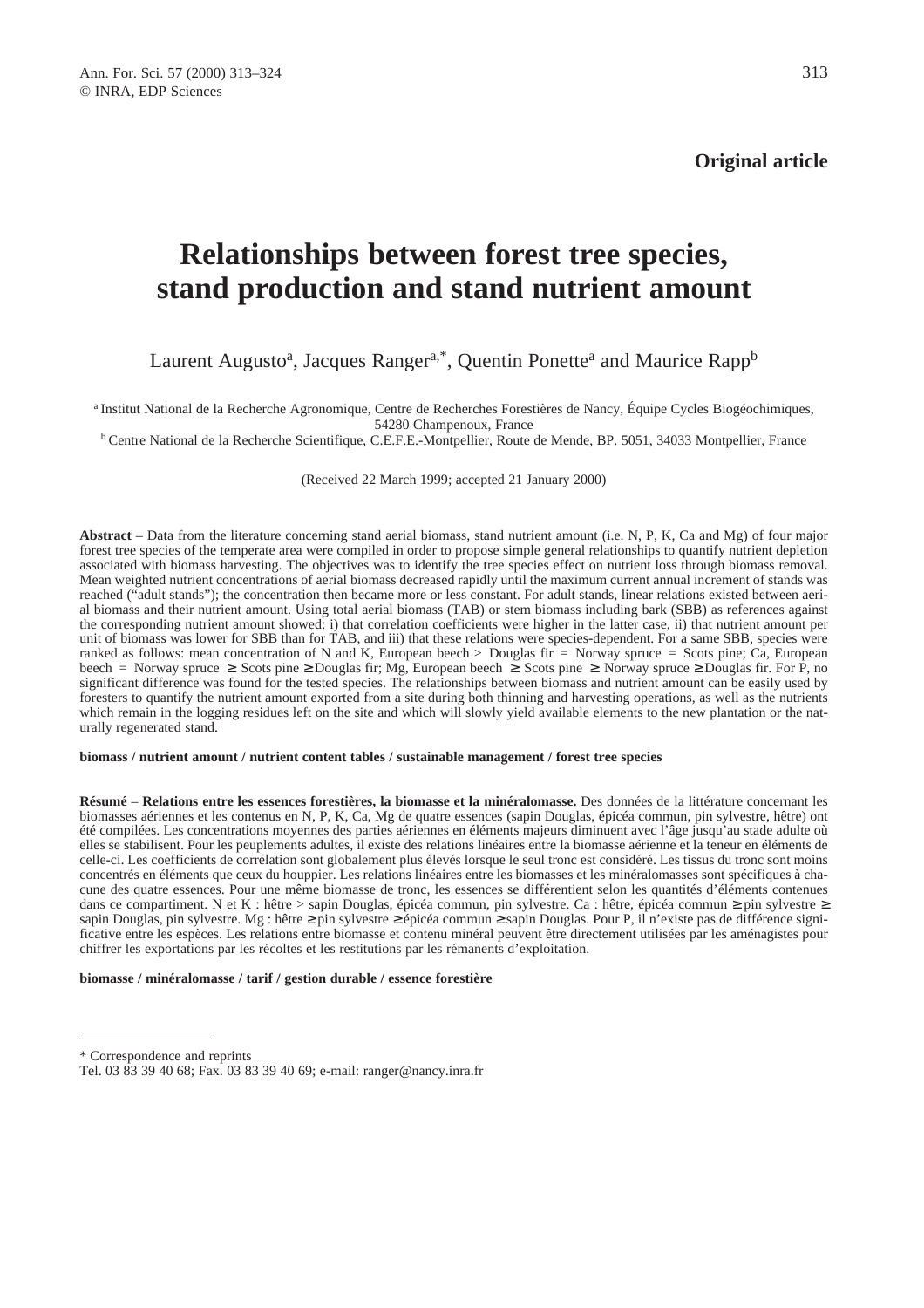#### **1. INTRODUCTION**

History of land use shows that the more fertile soils were used for agricultural purposes. Then, lands abandoned by agriculture during the successive depressions were always the poorest, leaving to forests the marginal lands, i.e. those which were chemically poor, hydromorphic, stony, sloped, etc. [26, 30]. Among these different components of soil fertility, chemical fertility, i.e. nutrient availability in the short and long terms, often represents a limiting factor for forest production.

Five major nutrient fluxes have to be taken into account to quantify the variation in soil fertility of an ecosystem. Among these fluxes, three cannot be regulated by forest managers, i.e. soil mineral weathering, atmospheric deposition and deep drainage losses. As nutrient return to the site by fertilization is not common in forestry where extensive management dominates, it is obvious how important both intensity and methods of thinning and harvesting are to soil fertility maintenance. Nutrient depletion associated with forest biomass harvesting potentially leads to ecosystem impoverishment [43]. Therefore, accurate quantification of exported elements is of uppermost importance. Stem biomass is relatively easy to calculate from stand inventories and yield tables which are most often expressed in volumes [49]. Taking into account the tree crown is not common for current silviculture [45], but will become very important for ecosystem nutrient management purposes. Quantification of nutrients exported from the site during harvesting operations is more difficult, because methodologies necessitate specific, heavy logistics which cannot be applied systematically [e.g. 51]. For this reason it is useful to propose a method capable of estimating the nutrient exportation, but which does not require these type of methodologies which are inappropriate to management purposes.

The objective of this work was to compile data on usual forest stand inventories and yield table applications from the literature in order to identify simple general relations which would directly quantify the nutrients exported during harvesting. If such relations exist, they would be very useful for managers in evaluating i) the nutrients associated to harvested biomass, ii) the nutrients left in the logging residues and which will be restituted to the new stand and iii) the amount of nutrients to be restituted by fertilization in order to preserve the potential of the site and sustain future production.

#### **2. MATERIALS AND METHODS**

This paper is based on numerous studies of biomass and nutrient inventories in stands of following species: Douglas fir (*Pseudotsuga menziesii* (Mirb.) Franco); **Table I.** Studies about biomass and nutrient content.

| references               |                   | Douglas Spruce Pine Beech |                   |                      |                  |
|--------------------------|-------------------|---------------------------|-------------------|----------------------|------------------|
| Alriksson and Eriksson   | [3]               |                           | 1                 | 1                    |                  |
| Belkacem et al.          | 14                |                           | 4                 | $\ddot{\phantom{0}}$ |                  |
| Bigger and Cole          | [5]               | $2$ Ca Mg                 |                   |                      |                  |
| <b>Binkley</b>           | [6]               | 3                         |                   |                      |                  |
| <b>Bringmark</b>         | [8]               |                           |                   | 1                    |                  |
| Cole et al.              | [9]               | $1 \frac{Mg}{L}$          |                   |                      |                  |
| Cole and Rapp            | [10]              | 1                         | 3                 |                      | 2                |
| Duvigneaud et al.        | $[11]$            |                           | 1                 |                      | 1                |
| Duvigneaud and Denayer   | [12]              | 1                         |                   |                      |                  |
| Erikson and Rosén        | [13]              |                           | 1                 |                      |                  |
| Feger et al.             | $[15]$            |                           | 1                 |                      |                  |
| Fornes et al.            | $[16]$            |                           | $\overline{c}$    |                      |                  |
| Heilman                  | $[20]$            | $2$ Ca Mg                 |                   |                      |                  |
| Helmisaari               | $[22]$            |                           |                   | 3                    |                  |
| Holmen                   | $[23]$            |                           |                   | 1                    |                  |
| Kazimirov and Morozova   | $[24]$            |                           | 17                |                      |                  |
| Kimmins et al.           | $[25]$            | 12                        |                   |                      |                  |
| Krapfenbauer             |                   |                           |                   |                      |                  |
| and Buchleitner          | [27]              |                           | 3                 |                      |                  |
| Kreutzer                 | $[28]$            |                           | 2                 | 2                    | 2                |
| Kubin                    | $[29]$            |                           | 1                 |                      |                  |
| Le Goaster et al.        | $[32]$            |                           | 3                 |                      |                  |
| Malkonen                 | $\left[33\right]$ |                           | $1^{Pmg}$         | $1^{\rm N}$          |                  |
| Malkonen                 | [34]              |                           |                   | $3 \frac{mg}{g}$     |                  |
| Marchenko and Karlov     | $[35]$            | $\ddot{\phantom{0}}$      | 1                 |                      |                  |
| Meiwes                   | $[36]$            |                           |                   |                      | $1^{\tau}$       |
| Mitchell et al.          | $[37]$            | 12                        |                   |                      |                  |
| Nihlgard                 | [38]              |                           | 1                 |                      | 1                |
| Nihlgard and Lindgren    | $[39]$            |                           |                   |                      | 2                |
| Nykvist                  | $[41]$            |                           | $1^{\frac{1}{1}}$ |                      |                  |
| Nys et al.               | [42]              |                           | 1                 |                      |                  |
| Oren et al.              | [44]              |                           | 1                 |                      |                  |
| Ovington                 | [46]              |                           |                   | 2                    |                  |
| Ovington and Madgwick    | [47]              | $\ddot{\phantom{0}}$      |                   | 1                    |                  |
| Ovington                 | [48]              | 3                         | 3                 | 1                    | 1                |
| Ponette (in preparation) | $\lceil . \rceil$ | 5                         |                   |                      |                  |
| Ranger et al.            | [50]              |                           | 1                 |                      |                  |
| Ranger et al.            | [51]              | $\ddot{\phantom{0}}$<br>3 |                   |                      |                  |
| Rodin and Bazilevich     | $[54]$            |                           | 6 <sup>N</sup>    |                      | $1^{\mathrm{N}}$ |
| Rosén                    | $[55]$            | l.                        | $3\overline{7}$   |                      |                  |
|                          |                   |                           | 3 <sub>mg</sub>   | 2 <sub>mg</sub>      |                  |
| Tamm                     | [61]              |                           | $1^{\frac{1}{1}}$ |                      |                  |
| Tamm                     | $[62]$            |                           |                   |                      |                  |
| Tamm and Carbonnier      | $[63]$            | $1$ Ca Mg                 | 2                 |                      |                  |
| Turner                   | [64]              |                           |                   |                      |                  |
| Turner and Singer        | [65]              | 1                         |                   |                      | $1 \frac{Mg}{L}$ |
| Ulrich et al.            | [66]              |                           |                   |                      |                  |
| Ulrich et al.            | $[67]$            |                           | N                 |                      | 2                |
| Weaver                   | $[69]$            |                           |                   |                      |                  |
| Webber                   | [70]              | 1                         |                   |                      |                  |
| Wright and Will          | $[72]$            |                           |                   | 3                    |                  |

 $\mathbf{Y} =$  age not indicated;  $N =$  only N analysed;  $\mathbf{N}$ ,  $\mathbf{P}$ ,  $\mathbf{C}$ a or  $\mathbf{Mg} =$  N, P, Ca or Mg not analysed.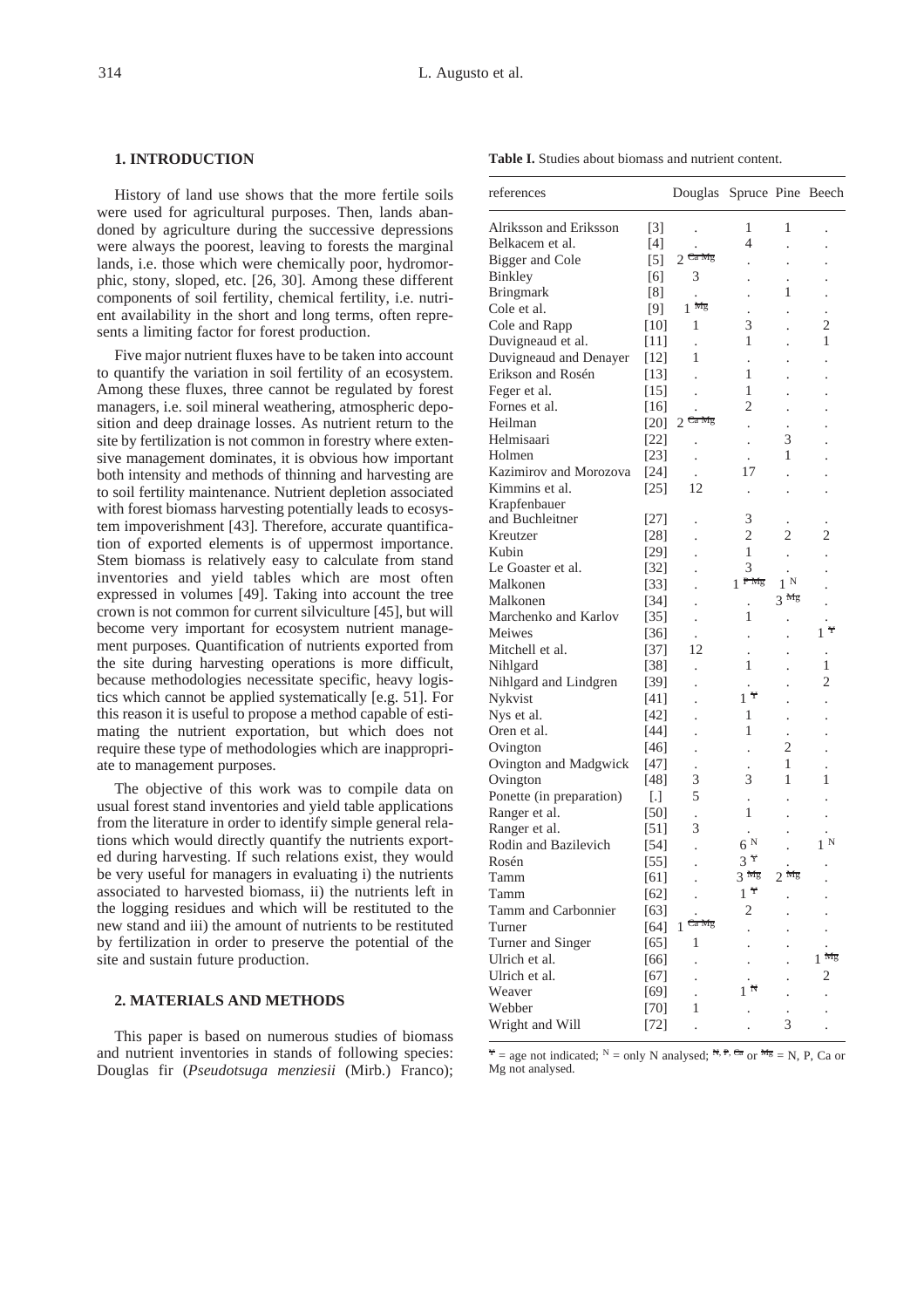Norway spruce (*Picea abies* Karsten); Scots pine (*Pinus sylvestris* L.); European Beech (*Fagus sylvatica* L.).

No selective criterion was retained about site localization, in order to obtain conclusions applicable to a large geographical area. Only stands presenting exceptional characteristics were eliminated, e.g. very old stands [1], declining stands [44], unevenaged stands, multispecies stands, or coppice with standards stands.

Main variables retained were stand age, total aerial biomass (TAB), stem biomass with bark (SBB) and the nutrient amount of TAB and SBB compartments.

*Table I* presents the references of the literature used in the present work. Some studies did not give all the variables selected: some of them only presented TAB or SBB, some did not consider all the nutrients (Mg was mostly absent). Data found were 48 for Douglas fir, 65 for Norway spruce, 21 for Scots pine and 14 for European beech (*table I*).

The mostly used methodology for quantifying stand biomass consisted in a destructive sampling of at least ten trees, stratified by diameter classes. From these samples, predictive and unbiased mathematical relations were established between an easy to measure dendrometrical parameter (e.g. circumference at breast height; height) and biomass or nutrient amount of the sampled tree. This is the so-called regression technique for forest-tree biomass quantification [56]. A limited amount of data concerned unpublished information (Ponette et al., in preparation). In this case the methodology used is described in Ranger et al. [51].

Analysed nutrient amounts were nitrogen (N), phosphorus (P), potassium (K), calcium (Ca) and magnesium (Mg). N was determined by variants of the Kjeldahl method. For the other nutrients, analysis were performed on ash residue obtained by dry combustion or after wet acid digestion followed by various methods of identification. The most recent studies used ICP spectrophotometry for all nutrients. Older studies usually used colorimetry for P, flame photometry for K and atomic absorption spectrophotometry for Ca and Mg.

Stands were considered as adults stands when their age was higher than the approximate age of maximum current increment. The age of maximum current increment was determined according to yield tables for volume production for France presented by Vannière [68]: Douglas fir (30 years); Scots pine (40 years); Norway spruce (50 years); European beech (80 years). Statistical analyses were made using SAS (SAS Inst., USA).

#### **3. RESULTS**

*Figure 1* showed that mean nutrient concentrations (i.e. nutrient amount: biomass ratio) strongly decreased after the young stages and then stabilized. This evolution has been observed for the four species of the present study. The results showed that the mean nutrient concentration was fairly constant for adults stands (Douglas fir > 30 years; Scots pine > 40 years; Norway spruce > 50 years; European beech  $> 80$  years). This result suggested that for a given tree species soil fertility had only marginal influence on this parameter. Data from works which compared stands of the same age with different conditions of soil fertility seem to confirm the hypothesis that soil fertility do not greatly influence the mean nutrient concentration (*table II*). However, a certain variability was observed and the constancy of the concentration is not absolute.

Linear correlation coefficients were calculated between nutrient amount and TAB or SBB for the four species and the five nutrient elements (*table III*). In order to obtain linear relationships, calculations were made only on stands older than the age limit fixed above. The majority of regressions were significant ( $p < 0.05$ ), including species for which the number of stands was low (*figure 2*). SBB regressions had always lower *p*-values

**Table II.** Nutrient concentration in three tree species according to soil fertility.

| tree species                                   | reference fertility |              | age        | <b>TAB</b>         | N          | P          | K          | Ca         | Μg                                                                                                  |                    |                    |             |             | N/TAB P/TAB K/TAB Ca/TAB Mg/TAB |
|------------------------------------------------|---------------------|--------------|------------|--------------------|------------|------------|------------|------------|-----------------------------------------------------------------------------------------------------|--------------------|--------------------|-------------|-------------|---------------------------------|
|                                                |                     |              | <b>VIS</b> | t ha <sup>-1</sup> |            |            |            |            | kg ha <sup>-1</sup> kg ha <sup>-1</sup> kg ha <sup>-1</sup> kg ha <sup>-1</sup> kg ha <sup>-1</sup> | $\text{kg} t^{-1}$ | $\text{kg} t^{-1}$ | $kg t^{-1}$ | $kg t^{-1}$ | $kg t^{-1}$                     |
| Picea abies<br>Picea abies                     | [48]<br>[48]        | poor<br>rich | 47<br>47   | 140<br>263         | 331<br>705 | 37<br>82   | 161<br>226 | 212<br>507 | 39<br>85                                                                                            | 2.4<br>2.7         | 0.26<br>0.31       | 1.2<br>0.9  | 1.5<br>1.9  | 0.3<br>0.3                      |
| Platanus occidentalis<br>Platanus occidentalis | [71]<br>[71]        | poor<br>rich | 3          | 9.2<br>13.7        | 52<br>90   | 10<br>21   | 21<br>53   | 46<br>53   | 17<br>24                                                                                            | 5.7<br>6.6         | 1.09<br>1.53       | 2.3<br>3.9  | 5.0<br>3.9  | 1.9<br>1.8                      |
| Pseudotsuga menziesii<br>Pseudotsuga menziesii | [5]<br>$[5]$        | poor<br>rich | 53<br>53   | 164.8<br>318.1     | 325<br>728 | 55.8<br>95 | 141<br>326 |            |                                                                                                     | 2.0<br>2.3         | 0.17<br>0.13       | 2.5<br>3.4  |             |                                 |

TAB = Total Aerial Biomass.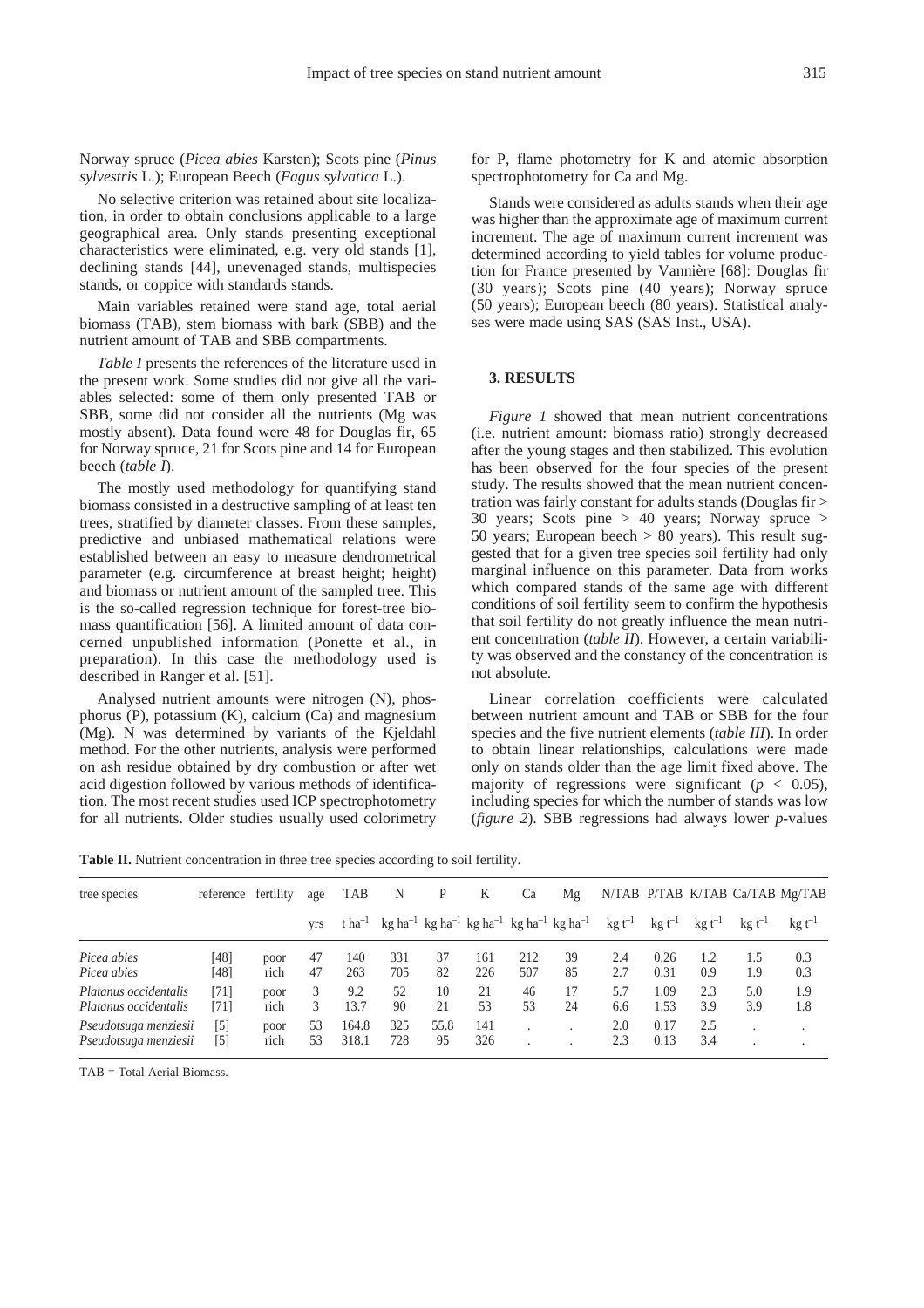

**Figure 1.** Evolution of nutrient concentration with stand age.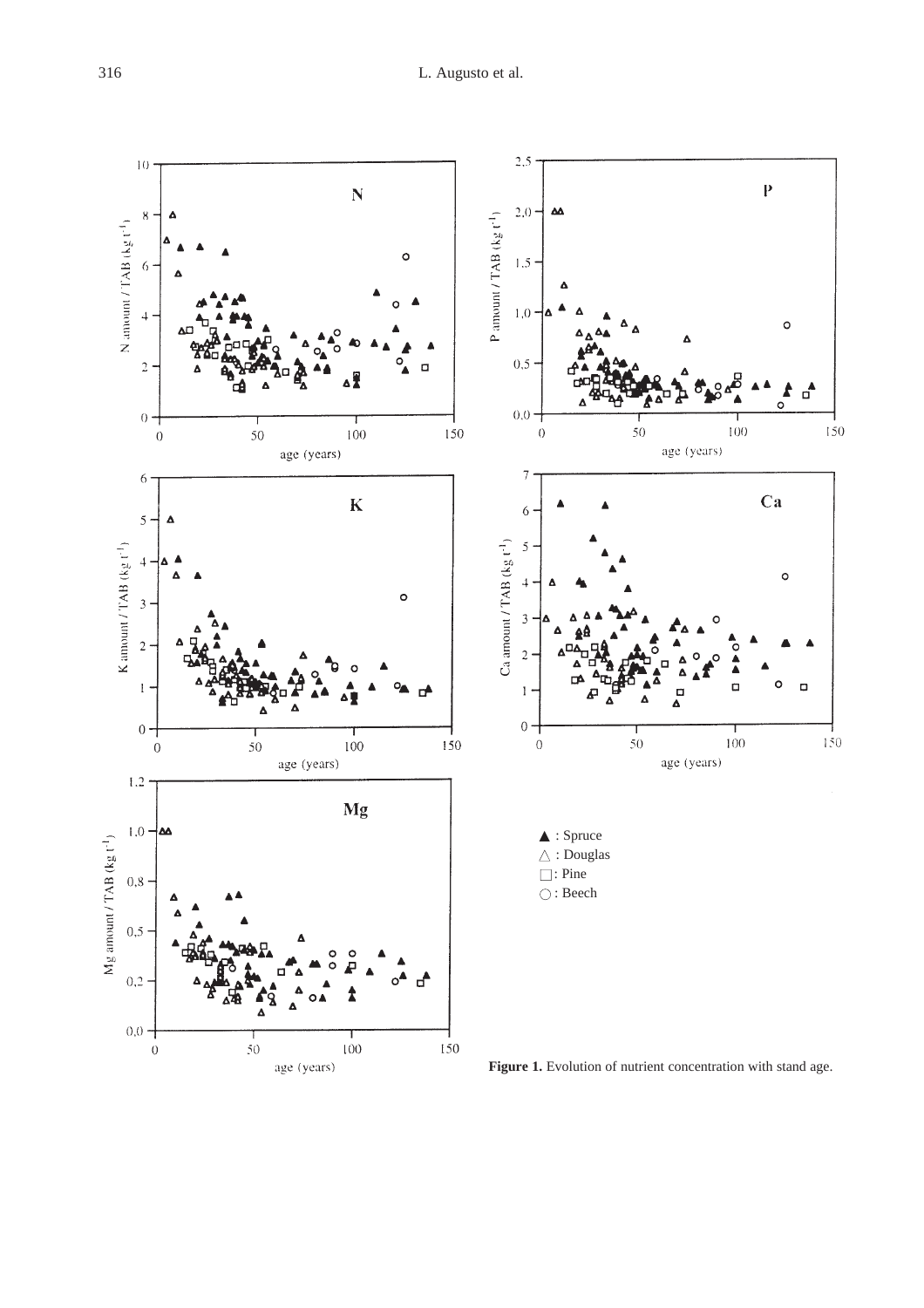

**Figure 2.** Relation between stem biomass with bark (SBB) and nutrient content in *Picea abies* (Norway spruce).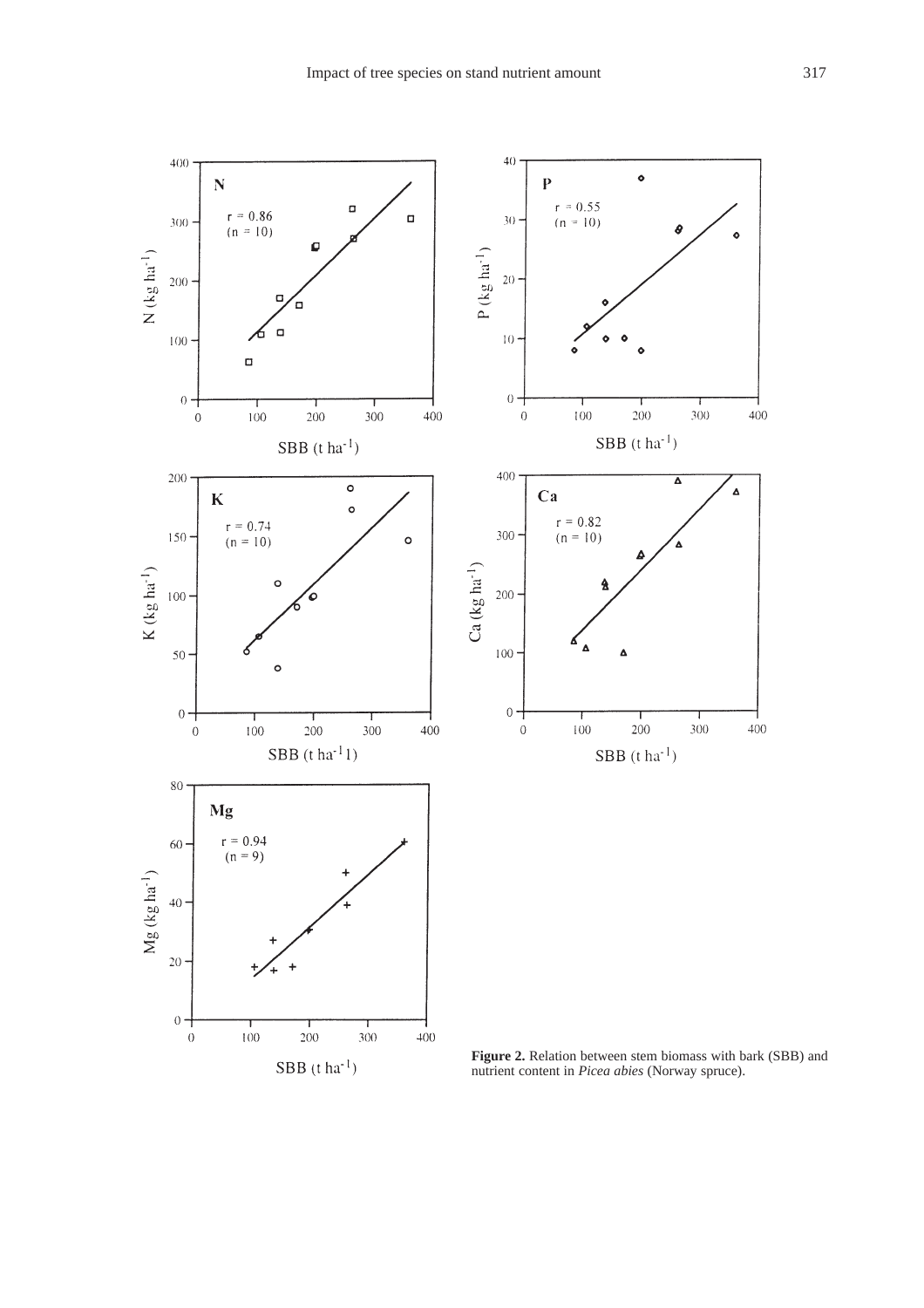|  |  | L:110 |
|--|--|-------|
|  |  |       |
|  |  |       |
|  |  |       |

| <b>Table III.</b> Relation between biomass and nutrient amount. |  |  |  |
|-----------------------------------------------------------------|--|--|--|
|                                                                 |  |  |  |

Table IIIa. Douglas fir

| <b>NUTRIENT</b><br>$(kg ha^{-1})$ |       |         | $(t \text{ ha}^{-1})$ | Total Aerial Biomass (TAB) |                  | Stem Biomass including Bark (SBB)<br>$(t \text{ ha}^{-1})$ |         |      |                  |    |  |
|-----------------------------------|-------|---------|-----------------------|----------------------------|------------------|------------------------------------------------------------|---------|------|------------------|----|--|
|                                   | a     | b       |                       | $\boldsymbol{D}$           | $\boldsymbol{n}$ | a                                                          | b       |      | $\boldsymbol{p}$ | n  |  |
| N                                 | 1.456 | $+46.0$ | 0.90                  | < 0.001                    | 26               | 1.237                                                      | $-35.4$ | 0.87 | ${}_{< 0.001}$   | 20 |  |
| P                                 | 0.135 | $+34.5$ | 0.40                  | 0.07                       | 26               | 0.175                                                      | $-4.9$  | 0.67 | ${}_{< 0.01}$    | 20 |  |
| K                                 | 0.680 | $+63.0$ | 0.74                  | < 0.001                    | 26               | 0.615                                                      | $+3.8$  | 0.79 | ${}_{< 0.001}$   | 20 |  |
| Ca                                | 0.952 | $+96.1$ | 0.71                  | < 0.001                    | 22               | 0.983                                                      | $-34.6$ | 0.76 | < 0.001          | 18 |  |
| Mg                                | 0.168 | $+10.2$ | 0.65                  | ${}< 0.01$                 | 21               | 0.138                                                      | $-4.2$  | 0.76 | ${}_{< 0.001}$   | 17 |  |

Table IIIb. Norway spruce

| <b>NUTRIENT</b><br>$(kg ha^{-1})$ |       |          | $(t \, ha^{-1})$ | Total Aerial Biomass (TAB) |                  | Stem Biomass including Bark (SBB)<br>$(t \, ha^{-1})$ |         |      |                |    |  |
|-----------------------------------|-------|----------|------------------|----------------------------|------------------|-------------------------------------------------------|---------|------|----------------|----|--|
|                                   | a     | b        |                  | $\boldsymbol{p}$           | $\boldsymbol{n}$ | a                                                     | b       |      | p              | n  |  |
| N                                 | 2.341 | $+28.9$  | 0.60             | ${}_{< 0.01}$              | 34               | 0.802                                                 | $+61.2$ | 0.86 | ${}< 0.01$     | 10 |  |
| P                                 | 0.197 | $+7.4$   | 0.76             | < 0.001                    | 28               | 0.073                                                 | $+5.4$  | 0.55 | 0.15           | 10 |  |
| K                                 | 0.718 | $+93.0$  | 0.60             | ${}< 0.01$                 | 29               | 0.400                                                 | $+37.0$ | 0.74 | ${}_{< 0.05}$  | 10 |  |
| Ca                                | 1.386 | $+118.4$ | 0.76             | ${}< 0.001$                | 29               | 1.080                                                 | $+22.6$ | 0.82 | ${}_{< 0.05}$  | 10 |  |
| Mg                                | 0.293 | $-5.1$   | 0.79             | ${}< 0.001$                | 25               | 0.174                                                 | $-2.4$  | 0.94 | ${}_{< 0.001}$ | 9  |  |

Table IIIc. Scots pine

| <b>NUTRIENT</b><br>$(kg ha^{-1})$ |       |         | $(t \text{ ha}^{-1})$ | Total Aerial Biomass (TAB) |                  | Stem Biomass including Bark (SBB)<br>$(t \text{ ha}^{-1})$ |         |      |               |                  |  |
|-----------------------------------|-------|---------|-----------------------|----------------------------|------------------|------------------------------------------------------------|---------|------|---------------|------------------|--|
|                                   | a     | b       |                       | $\boldsymbol{D}$           | $\boldsymbol{n}$ | a                                                          | b       |      | p             | $\boldsymbol{n}$ |  |
| N                                 | 2.521 | $-32.5$ | 0.83                  | 0.08                       | 9                | 1.249                                                      | $-17.9$ | 0.93 | ${}< 0.01$    | 8                |  |
| P                                 | 0.293 | $-2.8$  | 0.87                  | 0.06                       | 8                | 0.138                                                      | $-2.3$  | 0.89 | ${}_{< 0.05}$ | 8                |  |
| K                                 | 0.890 | $-0.2$  | 0.96                  | < 0.05                     | 8                | 0.826                                                      | $-18.5$ | 0.92 | ${}< 0.01$    | 8                |  |
| Ca                                | 1.743 | $-24.9$ | 0.90                  | < 0.05                     | 8                | 1.560                                                      | $-23.8$ | 0.94 | ${}< 0.01$    | 8                |  |
| Mg                                | 0.408 | $-6.7$  | 0.93                  | < 0.05                     |                  | 0.258                                                      | $-2.7$  | 0.98 | ${}< 0.001$   | 6                |  |

Table IIId. European beech

| <b>NUTRIENT</b><br>$(kg ha^{-1})$ |       |                | $(t \, ha^{-1})$ | Total Aerial Biomass (TAB) |                  |       | Stem Biomass including Bark (SBB)<br>$(t \text{ ha}^{-1})$ |      |                  |                  |  |  |
|-----------------------------------|-------|----------------|------------------|----------------------------|------------------|-------|------------------------------------------------------------|------|------------------|------------------|--|--|
|                                   | a     | b              | r                | $\boldsymbol{p}$           | $\boldsymbol{n}$ | a     | b                                                          | r    | $\boldsymbol{p}$ | $\boldsymbol{n}$ |  |  |
| N                                 | 3.225 | $-133.5$       | 0.88             | ${}< 0.05$                 | 9                | 1.936 | $-95.3$                                                    | 0.98 | ${}_{< 0.001}$   | 9                |  |  |
| P                                 |       | $\overline{a}$ | 0.45             | 0.45                       | 8                | 0.204 | $-16.3$                                                    | 0.74 | ${}_{< 0.05}$    | 9                |  |  |
| K                                 | 1.507 | $-47.3$        | 0.89             | ${}< 0.05$                 | 8                | 0.904 | $+22.0$                                                    | 0.94 | ${}< 0.001$      | 9                |  |  |
| Ca                                |       |                | 0.68             | 0.21                       | 8                | 1.470 | $-34.0$                                                    | 0.82 | ${}< 0.05$       | 9                |  |  |
| Mg                                | 0.477 | $-42.9$        | 0.89             | ${}< 0.05$                 |                  | 0.260 | $-3.3$                                                     | 0.93 | ${}< 0.001$      | 8                |  |  |

*a* and *b* from the equation: (nutrient amount) =  $(a \times \text{biomass}) + b$ .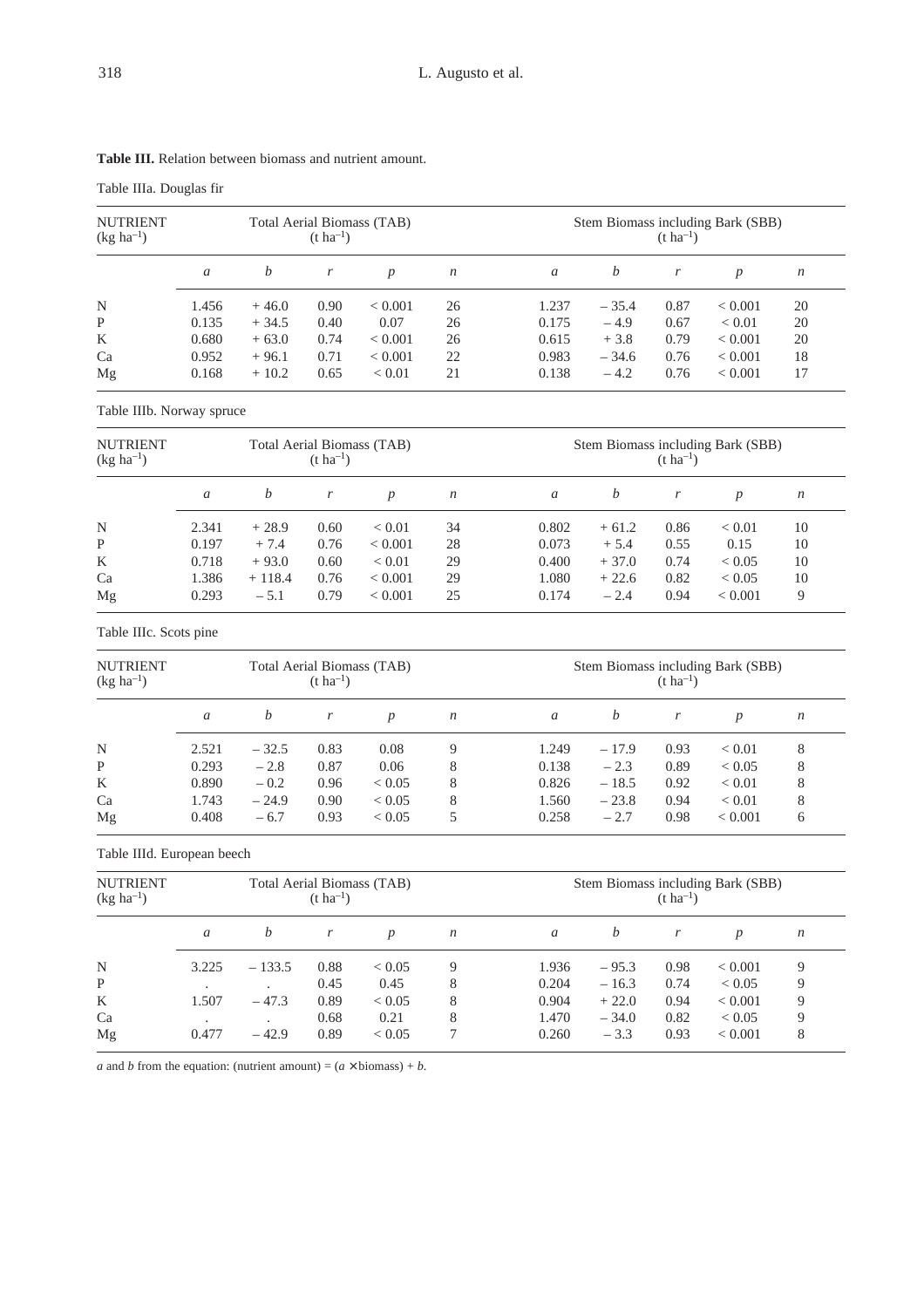| <b>TREE SPECIES</b>                                          | NUTRIENT CONCENTRATION<br>$(kg t^{-1})$ |                              |                                                   |                              |                                  |                                        |  |  |  |  |  |
|--------------------------------------------------------------|-----------------------------------------|------------------------------|---------------------------------------------------|------------------------------|----------------------------------|----------------------------------------|--|--|--|--|--|
|                                                              |                                         | N/TAB<br>p < 0.001           |                                                   |                              | N / SBB<br>p < 0.05              |                                        |  |  |  |  |  |
|                                                              | mean                                    | std err                      |                                                   | mean                         | std err                          |                                        |  |  |  |  |  |
| Douglas fir<br>Norway spruce<br>Scots pine<br>European beech | 1.80<br>2.59<br>2.09<br>3.43            | 0.10<br>0.16<br>0.19<br>0.48 | a<br>$\mathbf b$<br>a<br>$\rm{a}$<br>b            | 1.09<br>1.08<br>1.01<br>1.39 | 0.09<br>0.07<br>0.08<br>0.08     | $\rm{a}$<br>$\rm{a}$<br>$\rm{a}$<br>b  |  |  |  |  |  |
|                                                              |                                         | P/TAB<br>p < 0.05            |                                                   |                              | P / SBB<br>$p = 0.10$            |                                        |  |  |  |  |  |
|                                                              | mean                                    | std err                      |                                                   | mean                         | std err                          |                                        |  |  |  |  |  |
| Douglas fir<br>Norway spruce<br>Scots pine<br>European beech | 0.36<br>0.24<br>0.25<br>0.31            | 0.04<br>0.02<br>0.02<br>0.10 | n.s.<br>n.s.<br>n.s.<br>n.s.                      | 0.16<br>0.10<br>0.11<br>0.12 | 0.02<br>0.01<br>0.01<br>0.02     | n.s.<br>n.s.<br>n.s.<br>n.s.           |  |  |  |  |  |
|                                                              |                                         | K / TAB<br>p < 0.01          |                                                   |                              | K / SBB<br>p < 0.001             |                                        |  |  |  |  |  |
|                                                              | mean                                    | std err                      |                                                   | mean                         | std err                          |                                        |  |  |  |  |  |
| Douglas fir<br>Norway spruce<br>Scots pine<br>European beech | 1.06<br>1.20<br>0.95<br>1.61            | 0.07<br>0.09<br>0.04<br>0.26 | $\rm{a}$<br>$\mathbf b$<br>$\mathbf{a}$<br>a<br>b | 0.67<br>0.59<br>0.56<br>0.97 | 0.05<br>0.05<br>0.07<br>0.06     | $\rm{a}$<br>$\rm{a}$<br>$\rm{a}$<br>b  |  |  |  |  |  |
|                                                              |                                         | Ca / TAB<br>p < 0.01         |                                                   |                              | Ca / SBB<br>p < 0.05             |                                        |  |  |  |  |  |
|                                                              | mean                                    | std err                      | meanstd err                                       |                              |                                  |                                        |  |  |  |  |  |
| Douglas fir<br>Norway spruce<br>Scots pine<br>European beech | 1.59<br>2.04<br>1.35<br>2.35            | 0.14<br>0.15<br>0.13<br>0.46 | a<br>a<br>b<br>a<br>b                             | 0.84<br>1.22<br>1.17<br>1.24 | 0.12<br>0.10<br>0.13<br>0.13     | $\rm{a}$<br>b<br>a b<br>b              |  |  |  |  |  |
|                                                              |                                         | Mg / TAB<br>$p = 0.15$       |                                                   |                              | Mg / SBB<br>p < 0.001            |                                        |  |  |  |  |  |
|                                                              | mean                                    | std err                      | meanstd err                                       |                              |                                  |                                        |  |  |  |  |  |
| Douglas fir<br>Norway spruce<br>Scots pine<br>European beech | 0.24<br>0.27<br>0.33<br>0.30            | 0.02<br>0.02<br>0.04<br>0.03 | n.s.<br>n.s.<br>n.s.<br>n.s.                      | 0.12<br>0.16<br>0.22<br>0.24 | 0.01<br>$0.01\,$<br>0.02<br>0.02 | $\rm{a}$<br>a b<br>b c<br>$\mathbf{C}$ |  |  |  |  |  |

## **Table IV.** Tree species nutrient concentration.

Species followed by different letters differ significantly.

TAB = Total Aerial Biomass; SBB = Stem Biomass with Bark.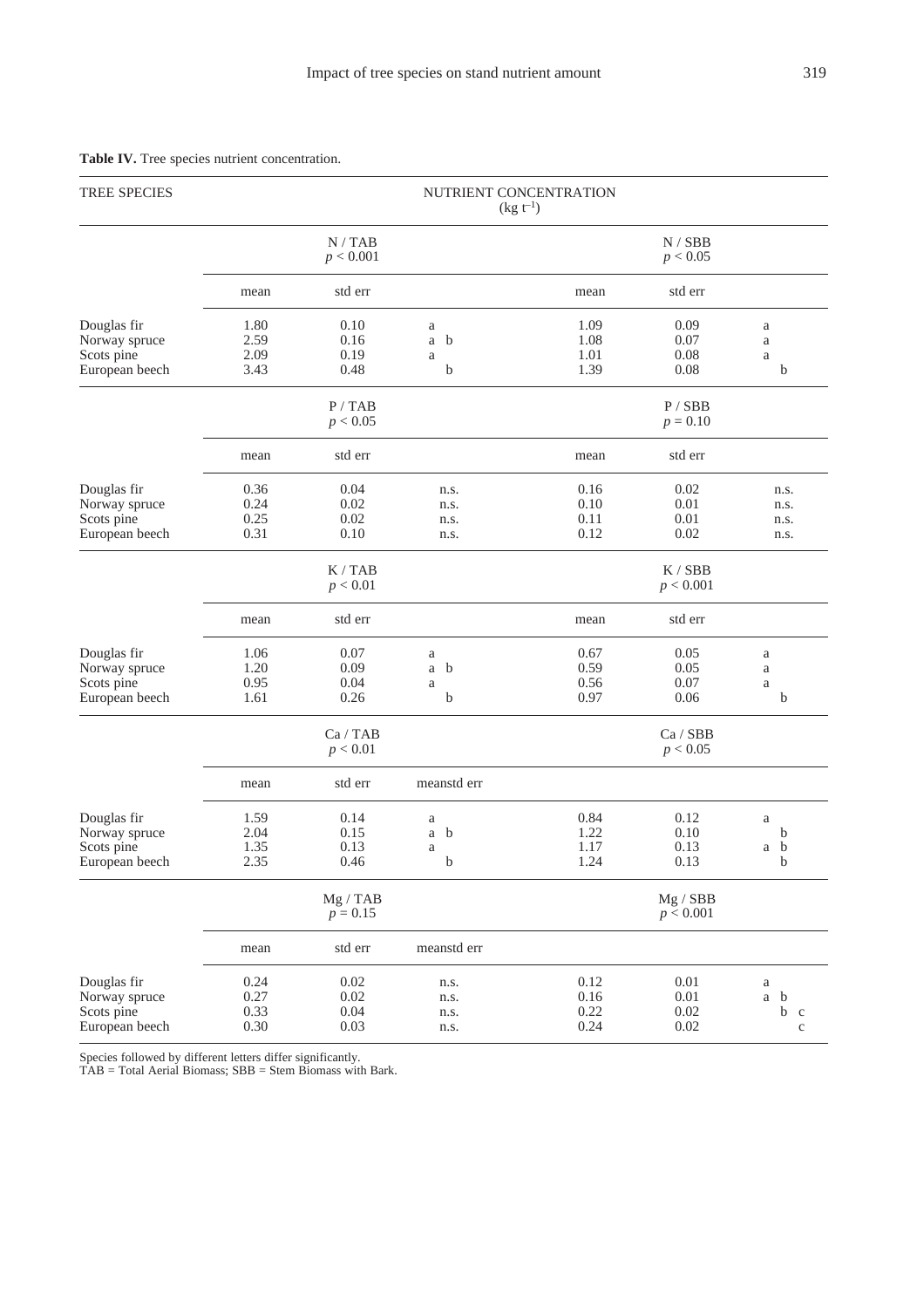than TAB. Correlations between biomass and nutrient amount for European beech were the least significant. Slopes of the regression lines "Stand nutrient amount"  $= a \times (TAB)$  were significantly higher ( $p < 0.01$ ) than "Stand nutrient amount" =  $a' \times (SBB)$ .

In the case of Douglas fir, for which the data set was the most complete (17 stands), stem biomass with bark (SBB) represented  $81 \pm 1\%$  of the total tree biomass (TAB) whereas their corresponding nutrient amount were only between  $39 \pm 3\%$  for Mg and  $50 \pm 3\%$  for K. This result is an effect of the higher nutrient concentration in the crown than in the stem.

Considering the relative constancy of the biomass: nutrient amount ratio, variance analysis was used to compare the tree species effect on individual nutrient amount for TAB and SBB (*table IV*). Results showed that differences between species were more significant for nutrient: SBB ratios than for nutrient: TAB ones. Differences concerning P: biomass ratios were not significant. Concerning the nutrient: SBB ratio, European beech presented values greater than those of the three coniferous species for N and K. European beech and Norway spruce presented a Ca: SBB ratio greater than that of Douglas fir. For the Mg : SBB ratio, the tree species order was as follows: European beech ≥ Scots pine ≥ Norway spruce ≥ Douglas fir.

#### **4. DISCUSSION**

The mean chemical composition of a cross section of stem depends on the proportion of its different components. In the juvenile stages of tree development, the proportion of nutrient rich parts (e.g. bark, sapwood and, to a lesser extent, pith [52, 53]), is important. Thereafter, most stem biomass is made up of heartwood, which has a low nutrient concentration. The mean concentration of major nutrients rapidly decreases with increasing stem age until the adult stage is reached (heartwood biomass: stem biomass ratio tends towards 1) [19, 31]. At the adult stage, the mean concentration depends mainly on general wood chemistry. In fertilization trials, Heilman and Gessel [21] and Nilsson and Wiklund [40] showed that fertilization induced modifications in nutrient concentrations which were high for needles, moderate for bark and branches, but nil for heartwood. Alban [2] also observed that nutrient concentrations for heartwood were fairly constant for a given species. Their results indicate that environmental conditions, and especially conditions affecting nutrition, influence the various tree components differently. The secondary wood (xylema), which constitutes the major part of the stemwood of an adult tree, has a low mean level of physiological activity because only a few rings near the cambium contain significant amounts of living cells [59]. Heartwood represents a tissue whose nutrient composition is stabilized and residual, resulting from opposite processes (nutrient absorption and nutrient retranslocation from aged to young tissues [52]). This situation could explain the relative independence of heartwood composition from environmental conditions. Given that this wood represents the largest part of the stem biomass of an adult tree, the relative independency of wood chemistry from site conditions applied to the whole stem becomes coherent. The age limit when mean nutrient concentration becomes more or less constant depends on the tree species and corresponds quite well to the approximate age of maximum current increment. At this age, biomass increment seems to occur with no significant changes to mean nutrient composition: the relative weight of components with high nutrient concentrations becomes progressively smaller and heartwood tissues are no longer physiologically active.

For an adult stand of a given species, a linear relation exists between aerial biomass and its corresponding nutrient amount. This relation indicates that the nutrient amount were far more correlated to biomass production than to soil fertility. Nevertheless, the fact that relationships concerning TAB and nutrients were less significant than those concerning SBB and its nutrient amount indicates that the high nutrient amount of tree crowns is not only species-dependent. The nutrients of tree crown components are also strongly internally (translocation) and externally (litterfall) recycled. These processes of recycling strongly participate in the global efficiency of perennial vegetation to produce rather large amounts of biomass on soil with limited nutrient reserves. The physiological activity of the tree crown makes it sensitive to environmental constraints (climate, soil fertility). As such leaves (or needles) are used for diagnosing tree nutritional status [7]. Another important factor affecting the nutrient amount  $=f(TAB)$  relation is the stand structure, which is dependent on both tree age and silviculture. The denser the stand, the stronger the light extinction in the canopy and the smaller the living part of the tree crown. Considering the large difference in chemical composition between the stem and the crown, the variation of the crown biomass: tree biomass ratio can lead to a change in the mean TAB concentration in comparison of stands of the same biomass. This kind of variability may decrease the statistical significance of the relationships between TAB and its nutrient amount. The different methodologies used in the literature are another source of variability, but it is impossible to quantifify the specific weight of this parameter.

Nevertheless, relationships between biomass and nutrient amount were often statistically significant. The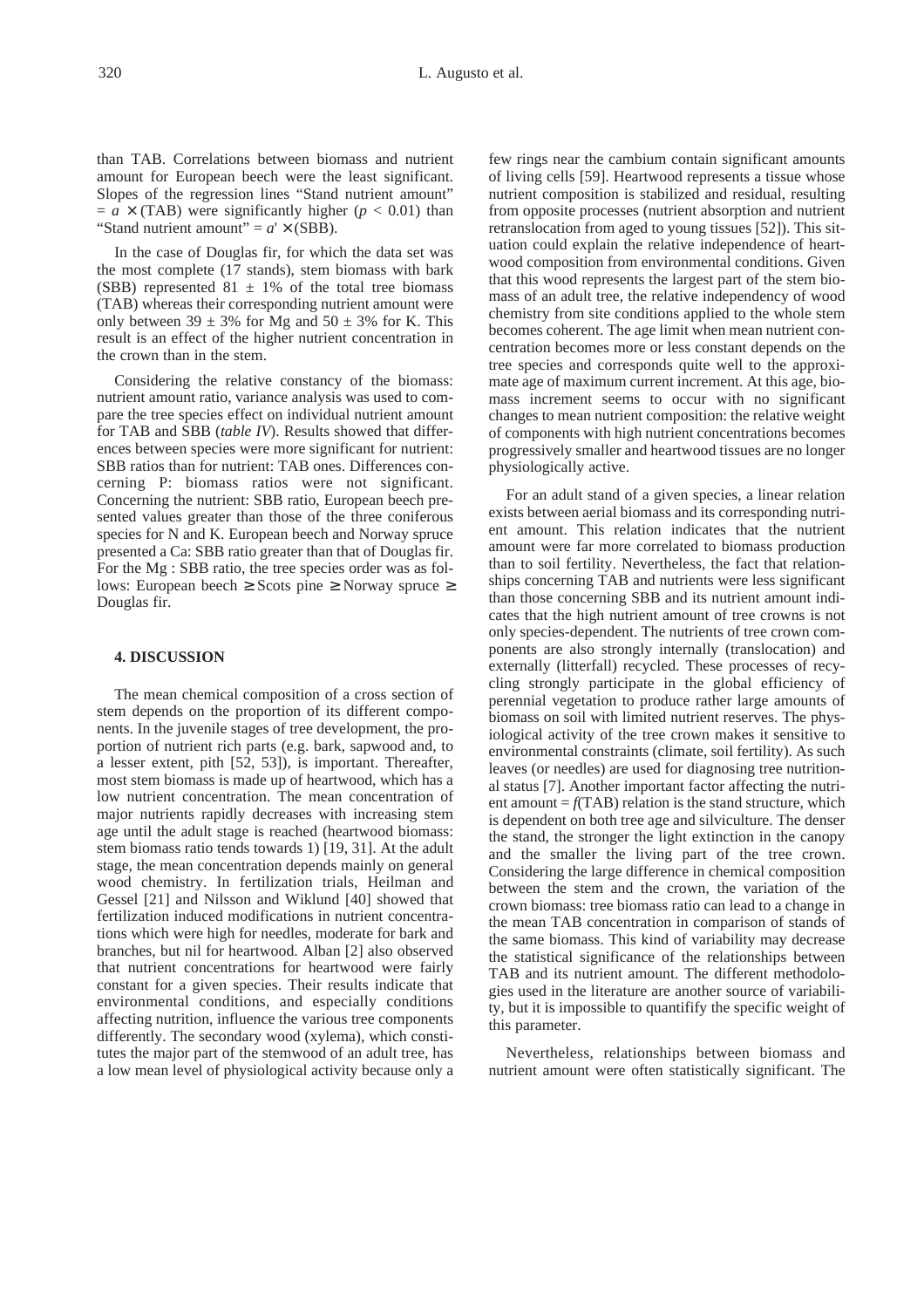relations which were not significant concerned P or the part of the table where the quantity of data was very limited. Even in these cases, four of the relations tend to be linear (*table III*). All but one of the relations between SBB and nutrients were significant.

For a given species, the nutrient content: TAB ratio was systematically higher than the nutrient amount: SBB ratio because nutrient concentrations were higher in the tree crown than in stemwood. This situation has been described numerous times in the literature [14, 28, 58, 73].

Tree species was a parameter which directly influenced the amount of nutrients exported during stem harvesting [2]. Globally, European beech has higher nutrient concentrations than Douglas fir, Norway spruce and Scots pine. This was the case for N and K in our study. For Ca and Mg, however, the situation of beech compared to other species was not as clear as the case described above for N and K. The species effect on P was not significant enough to be discussed. It is necessary to specify that the higher nutrient concentrations of beech do not indicate greater soil impoverishment linked to beech harvesting. Indeed, nutrient amounts exported from a site depend not only on nutrient concentrations of biomass, but also on biomass production, harvest frequency and intensity of biomass removal. For a same fertility class, Douglas fir or Norway spruce have far higher biomass production levels than European beech or Scots pine [68]. The rotation length of European beech is longer than those of coniferous species, due to its lower rate of increment. If a rotation length index is used in weighting nutrient removal, species effect can be completely altered.

As soil fertility can decrease with nutrient deep drainage and biomass removals, it is obvious how important both intensity and methods of thinning and harvesting are to soil fertility maintenance. The correct estimate of biomass and nutrient removal must take into account several parameters such as: i) species which composed the stand throughout its development. ii) forest management (rotation length [27, 60], intensity and selectivity of biomass removal [14, 28, 52, 58, 73], method of stand harvesting and regeneration). iii) site fertility, as it influences both production and nutrient removal and because it indicates the potential impact of nutrient depletion.

Any forest management aiming at preserving site capacity for production of ecosystems must consider these parameters. Forest managers can easily estimate major nutrient (i.e. N, P, K, Ca, Mg) exportation associated with thinning and harvesting operations for the four species studied herein. Stand inventory and yield tables are used classically to quantify standing volume. To transform stand volume into biomass one must dispose of mean wood density, data must be known: general values of specific wood infradensity for air dried wood are: 0.51 to 0.58 for Douglas fir, 0.43 to 0.47 for Norway spruce, 0.51 to 0.55 for Scots pine, 0.70 to 0.79 for European beech [57]. The data collected herein gives valid information for Douglas fir because the number of cases which have been studied is sufficient and the geographical dispersion of sites allows extrapolation. More information is needed for Norway-spruce, Scots pine or European beech before extrapolation.

Trying to quantify the nutrients exported by thinning and harvesting operations of forest stands from simple dendrometrical information is not new (see [53] for a short review); e.g., it has already been proposed by Freedman et al. [18] and by Rochon et al. [53]. Nevertheless, the models proposed by these authors were established only on small geographical areas (central Nova Scotia [18]; Duparquet Lake forest, Québec, Canada [53]). The general relations proposed in this study, which refer to a geographically dispersed data set, are proposed to be applied to sites under non-extreme conditions, located in temperate to cold temperate areas.

### **5. CONCLUSION**

Forest tree species and silvicultural approaches can noticeably influence the soil bioelement status. In order to give a tool for sustainable management of forest stands, a compilation of existing data was made to find simple and applicable general relationships between biomass harvesting intensity and nutrient depletion of forest sites.

Examples presented in this study show that reliable relationships between harvested biomass and nutrient drain can be proposed for four important forest species: Douglas fir, Norway spruce, Scots pine and European beech. The validity of the relations depends mainly on the number of case-studies found in the literature. For Norway spruce, Scots pine or European beech, more measurements are necessary to increase the reliability of models.

The objective for the mid-term is to simulate stand development and nutrient incorporation in stand compartments. Such a goal necessitate to associate i) stand development models, giving the dynamics of wood volume increment and tree-crown development during forest rotation, ii) wood quality models giving the dynamics of distribution of wood density in the forest stands and iii) nutrient models, giving the dynamics of nutrient incorporation in the stand components during the forest rotation. This kind of model would be useful both for ecosystem function and for management purposes. Such models will serve as a basis for a realistic sustainable management of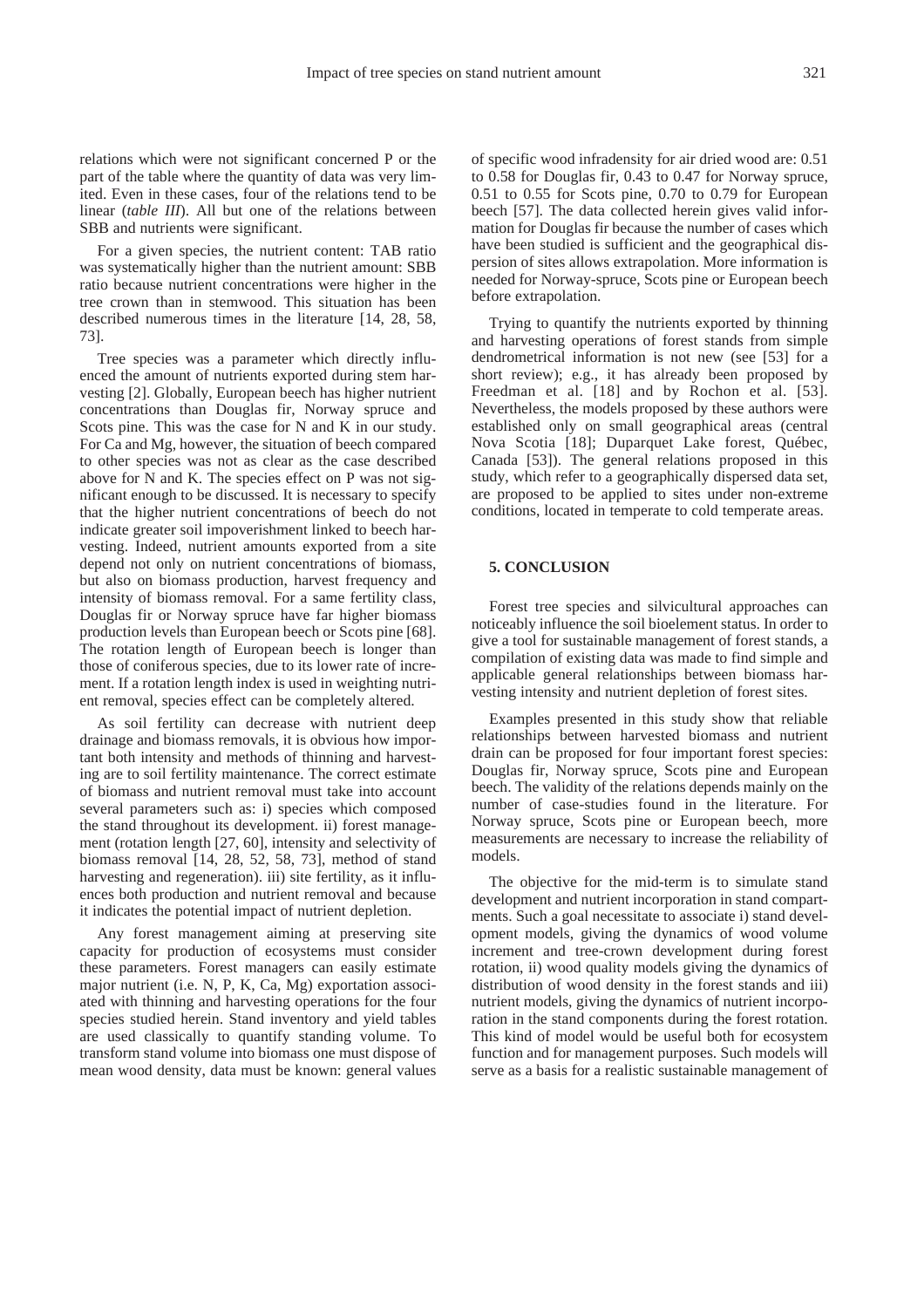forest ecosystems based on ecologically sound management models.

**Acknowledgements:** We sincerely thank: Dr. Nys C. for his help during the literature review on European beech; Mr. White D.E. and the INRA linguistic service at Jouy-en-Josas for revising the English.

#### **REFERENCES**

[1] Abee A., Lavender D., Nutrient cycling in throughfall and litterfall in 450-year-old Douglas fir stands, in Proc. Research on coniferous ecosystem – A symposium, Bellingham, Wash Mar. 23-24 (1972) 133-143.

[2] Alban D.H., Species influence on nutrients in vegetation and soils, in Proc. Impact of intensive harvesting on forest nutrient cycling. College of Environmental Science and Forestry, SUNY, Syracuse, N.Y., USA (1979) 152-171.

[3] Alriksson A., Eriksson H.M., Variations in mineral nutrient and C distribution in the soil and vegetation compartments of five temperate tree species in NE Sweden, For. Ecol. Manage. 108 (1998) 261-273.

[4] Belkacem S., Nys C., Didier S., Effet d'un amendement calcaire et d'une fertilisation azotée sur l'immobilisation des éléments minéraux d'un peuplement adulte d'Épicéa (*Picea abies* L. Karst), Ann. Sci. For. 49 (1992) 235-252.

[5] Bigger C.M., Cole D.W., Effects of harvesting intensity on nutrient losses and future productivity in high and low productivity red alder and Douglas fir stands, in: Ballard R.; Gessel S. (Eds.), IUFRO Symposium on forest site and continuous Productivity, USDA Forest Service Gen. Tech. Rep. PNW-163 (1983) 167-178.

[6] Binkley D., Ecosystem production in Douglas fir plantations: interaction of red alder and site fertility, Forest Ecol. Manage. 5 (1983) 215-227.

[7] Bonneau M., Le diagnostic foliaire, Rev. For. Fr., numéro spécial XL (1988) 19-26.

[8] Bringmark L., Nutrient cycle in tree stands-Nordic symposium, Sylva Fennica 11, 3 (1977) 201-257.

[9] Cole D.W., Gessel S.P., Dice S.F., Distribution and cycling of nitrogen, phosphorus, potassium, and calcium in a second-growth Douglas fir ecosystem, in Primary productivity and mineral cycling in natural ecosystems, Assoc. Advan. Sci., 13th Ann. Meeting, Orono, Me. (1967) 193-197.

[10] Cole D.W., Rapp M., Elemental cycling in forest ecosystems. A synthesis of the IBP synthesis, in: Reichle D.E. (Ed.), Dynamic properties of forest ecosystems, Cambridge Univ. Press (1980) 341-409.

[11] Duvigneaud P., Paulet E., Kestemont P., Tanghe M., Denaeyer-de Smet S., Schnock G., Timperman J., Productivité comparée d'une hêtraie (Fagetum) et d'une pessière (piceetum), établies sur une même roche-mère, à Mirwart (Ardenne luxembourgeoise), Bull. Soc. r. Bot. Belg. 105 (1972) 183-195.

[12] Duvigneaud P., Denayer S., Net productivity and mineral cycling in the main forest types and tree plantations in Belgium, in: Agren G.I. (Ed.), State and change of forest ecosystems – Indicators in current research, Swed. Univ. Agric. Sci. Dept Ecology & Environmental Research, Report 13 (1984) 357-375.

[13] Eriksson H.M., Rosén K., Nutrient distribution in a swedish tree species experiment, Plant Soil 164 (1994) 51-59.

[14] Fahey T.J, Hill M.O., Stevens P.A., Hornung M., Rowland P., Nutrient accumulation in vegetation following conventional and whole-tree harvest of Sitka spruce plantations in North Wales, Forestry 64, 3 (1991) 271-288.

[15] Feger K.H., Raspe S., Schmid N., Zöttl H.W., Verteilung der elemtvorrâte in einem schlechtwüchsigen 100 Jährigen fichtenbestand auf buntsandstein, Forstw. Cbl. 110 (1991) 248-262.

[16] Fornes R.H., Berglund J.V., Leaf A.L., A comparison of the growth and nutrition of *Picea abies* (L) Karst and *Pinus resinosa* Ait. On a K-deficient site subjected to K fertilization, Plant Soil 33 (1970) 345-360.

[17] Freedman B., Intensive forest harvest: A review of nutrient budget considerations, ENFOR Information Report M-X-121, Maritimes Forest Research Centre, Canadian Forest Service, Fredericton, New Brunswick, Canada, 1981.

[18] Freedman B., Duinker P.N., Barclay H., Morash R., Pracer U., Forest biomass and nutrient studies in central Nova Scotia, ENFOR information Report M-X-134, Maritimes Forest Research Centre, Canadian Forestry Service, Fredericton, New Brunswick, Canada, 1982.

[19] Hansen E.A., Baker J.B., Biomass and nutrient removal in short rotation intensively cultured plantations, in Proc. Impact of intensive harvesting on forest nutrient cycling. College of Environmental Science and Forestry, SUNY, Syracuse, N.Y., USA (1979) 130-151.

[20] Heilman P.E., Effects of nitrogen fertilization on the growth and nitrogen nutrition of low-site Douglas fir stands, Ph.D Thesis, Univ. of Washington, Seattle, 1961.

[21] Heilman P.E., Geissel S.P., The effect of nitrogen fertilization on the concentration and weight of Nitrogen, Phosphorus, and Potassium in Douglas fir trees, Soil Sci. Soc. Am. Proc. 27 (1963) 102-105.

[22] Helmisaari H.S., Nutrient cycling in *Pinus sylvestris* stands in eastern Finland, Plant Soil 168-169 (1995) 327-336.

[23] Holmen H., Forest ecological studies on drained peat land in the province of Uppsala, Sweden. Parts I-III, Stud. For. Suec., Nr. 16, Skogshogskolan, Stockholm, 1964.

[24] Kazimirov N.I., Morozova R.N., Biological cycling of organic matter in spruce forests of Karelia, Nauka, Leningrad Branch. Acad. Sci., 1973.

[25] Kimmins J.P., Feller M.C., Tsze K.M., Organic matter and macronutrient accumulation in an age sequence of Douglas fir stands on good and poor sites on Vancouver island, B.C. ENFOR project number P, 1982.

[26] Koerner W., Impacts des anciennes utilisations agricoles sur la fertilité du milieu forestier actuel, Ph.D. Thesis, Univ. Paris VII, 1999.

[27] Krapfenbauer A., Buchleitner E., Halzernte, Biomassen und Nahorstoffaustrag Nähorstoffbilanz eines fichtenbestandes, Centralblatt für das gesante Forstwesen 98, 4 (1981) 193-222.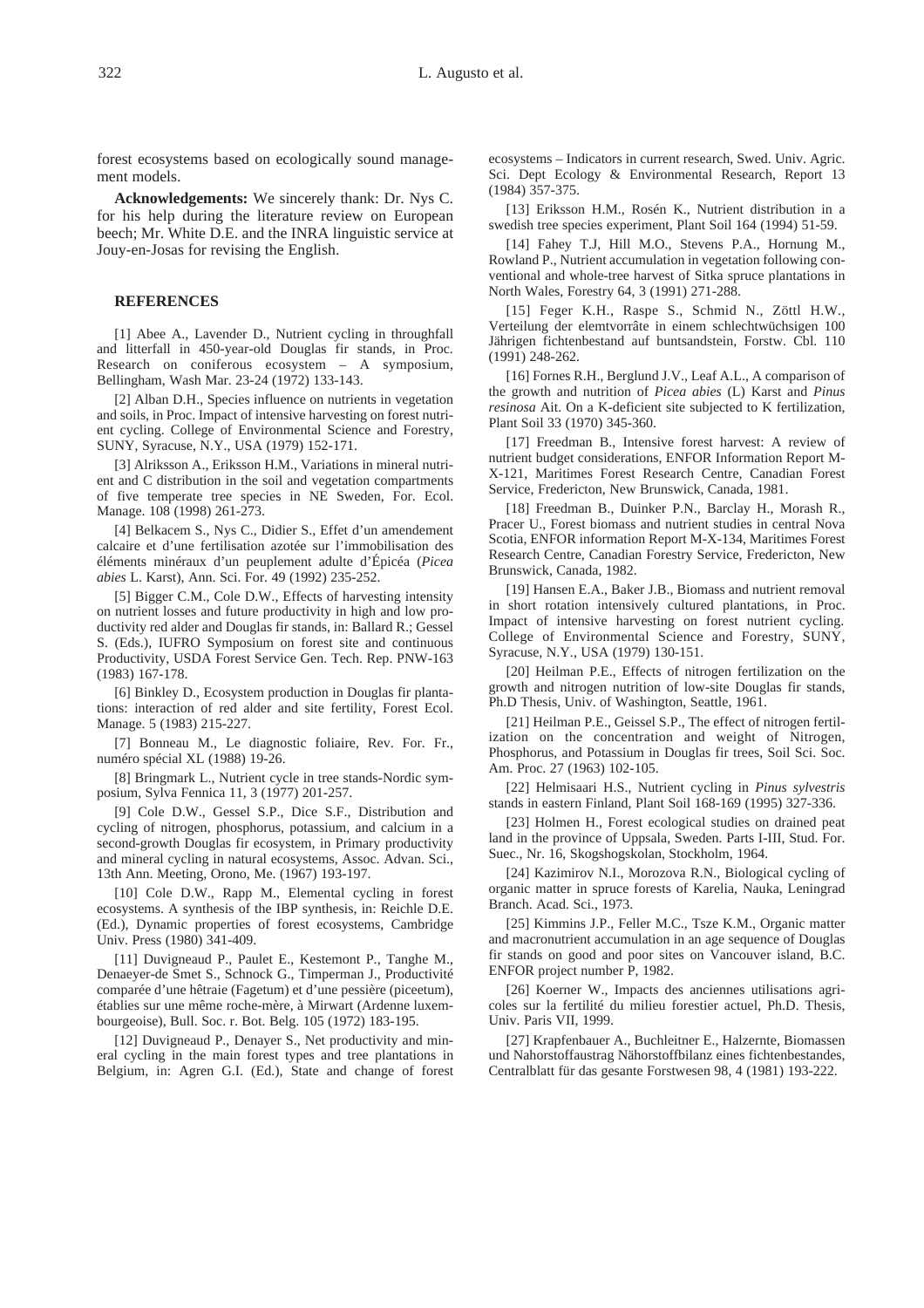[28] Kreutzer G., Effect on growth in the next rotation of the harvesting of a larger part of the forest biomass, Symposium IUFRO, FAO/CEC/DIT, On the harvesting of a layer part of the forest biomass, Hyuinkää, Finlande (1976) 78-91.

[29] Kubin E., Organic matter and nutrients in a spruce forest and the effect of clear cutting upon nutrient status, Acta Universitatis Ouluensis Series A Scientiae rerum naturalum N° 159 Biologica N° 23, Ph.D Thesis, Univ. Oulu, Finland, 1984.

[30] Künstle E., Das Höhenwachstum von Fichte, Tanne und Kiefer in Mischbeständen des östlichen Schwarzwaldes, Allgemeine Forst-und Jagdzeitung 133 (1962) 67-79 and 89- 101.

[31] Laclau J.P., Dynamique d'incorporation des éléments minéraux majeurs (N, P, K, Ca, Mg) dans une futaie d'Eucalyptus au Congo, DEA-INPG, 1997.

[32] Le Goaster S., Dambrine E., Ranger J., Mineral supply of healthy and declining trees of a young spruce stand, Water Air Soil Pollut. 54 (1990) 269-280.

[33] Malkonen E., Effect of complete tree utilization on the nutrient reserves of forest soils, in IUFRO biomass Studies, Univ. of Maine, Orono, 1973.

[34] Malkonen E., Annual primary production and nutrient cycle in some Scots pine stands, Metsantutkimuslaitoksen Julkaisuja, Helsinki 84, 5 (1974).

[35] Marchenko A.I., Karlov Y.M., Mineral exchange in spruce forests of the northern taiga and the forest-tundra of the Arkhangel'sk province, Pochvovedenie 7 (1962).

[36] Meiwes K.J. (cited in Khanna P.K. and Ulrich B., Ecochemistry of temperate deciduous forests, in: Röhring E. and Ulrich B. (Eds.), Ecosystems of the world 7. Temperate deciduous forests, Elsevier, Amsterdam – London – New York – Tokyo, 1991).

[37] Mitchell A.K., Barclay H.J., Brix H., Pollard D.F.W., Benton R., deJong R., Biomass and nutrient element dynamics in Douglas fir. effects of thinning and nitrogen fertilization over 18 years, Can. J. For. Res. 26 (1996) 376-388.

[38] Nihlgard B., Plant biomass, primary production and distribution of chemical elements in a beech and a planted forest in south Sweden, Oikos 23 (1972) 69-81.

[39] Nihlgard B., Lindgren L., Plant biomass, primary production, and bioelements of three mature beech forests in south Sweden, Oikos 28 (1977) 95-104.

[40] Nilsson L-O., Wiklund K., Nutrient balance and P, K, Ca, Mg, S and B accumulation in a Norway spruce stand following ammonium sulphate application, fertigation, irrigation, drought and N-free-fertilisation, Plant Soil 168-169 (1995) 437- 446.

[41] Nykvist N., The effect of clearfelling on the distribution of biomass and nutrients, in Systems analysis in northern coniferous forests, IBP Wrokshop, Bull. Ecol. Res. Comm. H.

[42] Nys C., Ranger D., Ranger J., Étude comparative de deux écosystèmes forestiers feuillus et résineux des Ardennes primaires françaises. III : Minéralomasse et cycle biologique, Ann. Sci. for. 40, 1 (1983) 41-66.

[43] Olsson B.A., Bengtsson J., Lundkvist H., Effects of different forest harvest intensities on the pools of exchangeable cations in coniferous forest soils, For. Ecol. Manage. 84 (1996) 135-147.

[44] Oren R., Schulze E.D., Werk K.S., Meyer J., Schneider B.U., Heilmeier H., Performance of two *Picea abies* (L.) Karst. stands at different stages of decline, Oecologia 75 (1988) 25-37.

[45] Ottorini J.M., Growth and development of individual Douglas fir in stands for applications to simulation in silviculture, Ann. Sci. For. 48 (1991) 651-666.

[46] Ovington J.D., The circulation of minerals in plantations of *Pinus sylvestris* L., Ann. Bot. 23 (1959) 229-239 (cited in Freedman, 1981).

[47] Ovington J.D., Madgwick H.A.I., Distribution of organic matter and plant nutrients in a plantation of Scots pine, Forest Sci. 5 (1959) 344-355.

[48] Ovington J.D., Quantitative ecology and the woodland ecosystem concept, Adv. Ecol. Res. 1 (1962) 103-192.

[49] Pardé J., Bouchon J., Dendrométrie (2<sup>e</sup> édition), E.N.G.R.E.F. (Ed.), Nancy, 1988.

[50] Ranger J., Cuirin G., Bouchon J., Colin-Belgrand M., Gelhaye D., Mohamed Ahamed D., Biomasse et minéralomasse d'une plantation d'épicéa commun (*Picea abies* Karst.) de forte production dans les Vosges (France), Ann. Sci. For. 49 (1992) 651-668.

[51] Ranger J., Marques R., Colin-Belgrand M., Flammang N., Gelhaye D., The dynamics of biomass and nutrient accumulation in a Douglas fir (*Pseudotsuga menziesii* Franco) stand studied using a chronosequence approach, For. Ecol. Manage. 72 (1995) 167-183.

[52] Ranger J., Marques R., Colin-Belgrand M., Nutrient dynamics during the development of a Douglas fir (*Pseudotsuga menziesii* Mirb.) stand, Acta Oecol. 18, 2 (1997) 73-90.

[53] Rochon P., Paré D., Messier C., Development of an improved model estimating the nutrient content of the bole for four boreal tree species, Can. J. For. Res. 28 (1998) 37-43.

[54] Rodin L.E., Bazilevich N.I., Production and mineral cycling in terrestrial vegetation, Oliver and Boyd (Eds.), Edinburgh and London, 1967.

[55] Rosén K., Supply, loss and distribution of nutrients in three coniferous forests watersheds in central Sweden, Ph.D. Thesis, Univ. Uppsala, Sweden, 1982.

[56] Satoo T., Madgwick H.A.I., Forest Biomass, Nijhoff M. and Junk W. (Eds.), The Hague, Netherlands, 1982.

[57] Sell J., Kropf F., Propriétés et caractéristiques des essences de bois, Lignum, Union suisse en faveur du bois (Ed.), Le Mont, Suisse, 1990.

[58] Son Y., Gower S.T., Nitrogen and phosphorus distribution for five plantation species in southwestern Wisconsin, For. Ecol. Manage. 53 (1992) 175-193.

[59] Stockfors J., Respiratory losses in Norway spruce, The effect of growth and nutrition, Ph.D Thesis, Univ. Uppsala, Sweden, 1997.

[60] Switzer G.L., Nelson L.E., Smith W.H., Effet des raccourcissements des révolutions et de la récolte de la biomasse